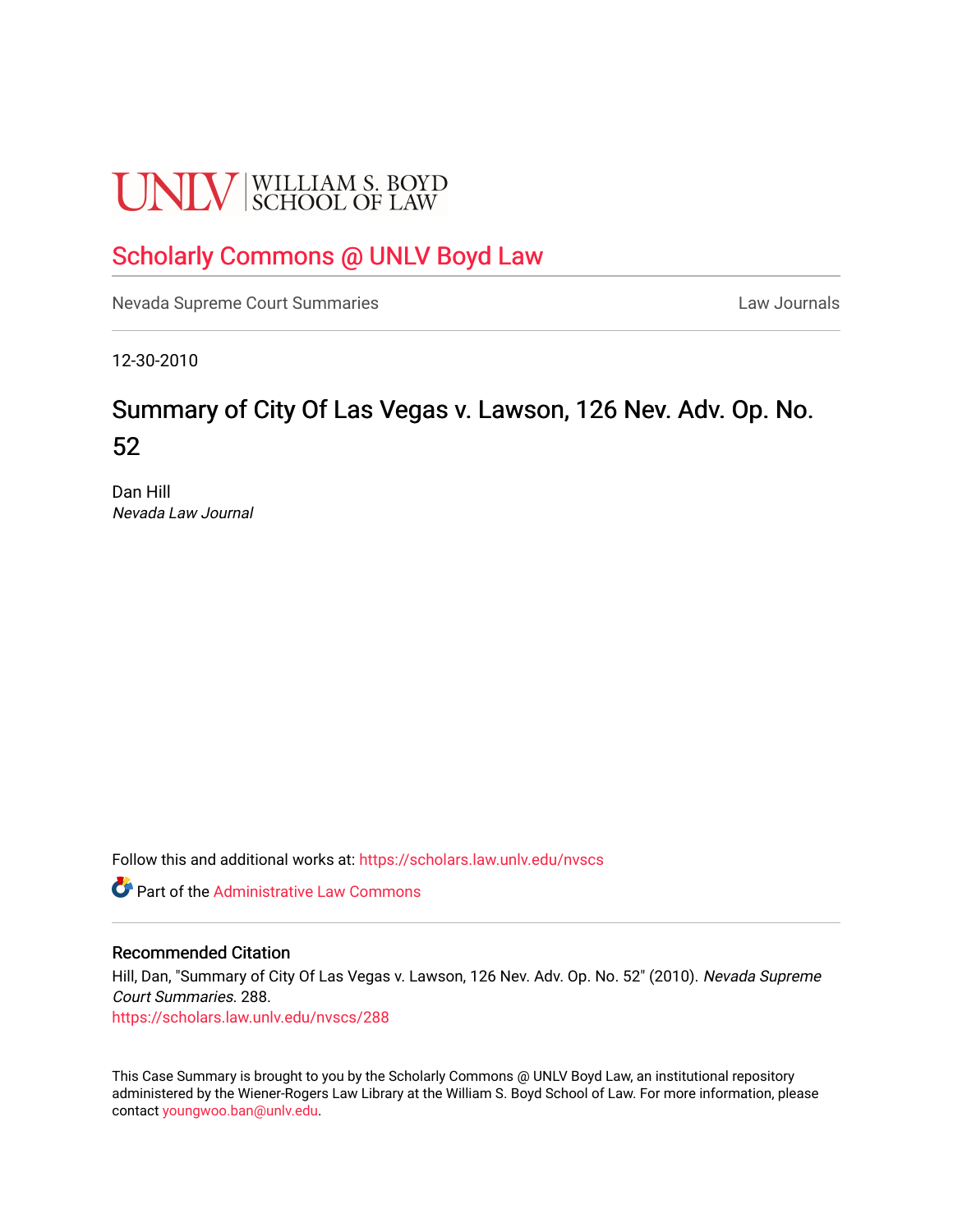# *City Of Las Vegas v. Lawson*, [1](#page-1-0)26 Nev. Adv. Op. No. 52 (December 30, 2010)<sup>1</sup> ADMINISTRATIVE LAW – WORKERS' COMPENSATION

#### **Disposition/Outcome**

District court's denial to review administrative hearing affirmed because claimant's condition satisfied the statutory requirements.

## **Factual and Procedural History**

Robin Lawson ("Lawson") began working for the city of Las Vegas ("the city") in 1992. In 1997, Lawson's doctor diagnosed her with breast cancer and treated her. In 2004, Lawson's cancer recurred and she underwent a double mastectomy. In a post-operation meeting, she asked her doctor if her cancer likely arose from her work as a firefighter. He informed her he believed her work caused her cancer and advised her to stop working. On March 3, 2005, Lawson filed a claim for workers' compensation.

The city denied Lawson's claim for two reasons. First, the city asserted Lawson did not timely file her claim under Nevada Revised Statutes ("NRS")  $617.342$  $617.342$  and  $617.344$ .<sup>2</sup> Second, the city claimed Lawson's cancer did not arise out of and in the course of her employment.<sup>[3](#page-1-2)</sup> Lawson requested a hearing before the Nevada Department of Administration, Hearings Division under NRS 616C.315 and 616C.320. The hearing officer concluded a question existed "as to the etiology of [Lawson's] diagnosed breast cancer" and remanded to the city with instructions to conduct an independent medical examination.

After reviewing the independent examination's findings that medical literature supported a link between Lawson's cancer and her exposure to carcinogens, the city again denied Lawson's claim, asserting her cancer did not arise out of and in the course of her employment. After losing an appeal to a hearing officer, Lawson appealed again under NRS 616C.345. The appeals officer heard testimony from Lawson's original doctor and found (1) that Lawson's exposure to two known carcinogens—benzene and PAHs—was reasonably connected to her breast cancer, and (2) therefore, under NRS 617.453(5), it was presumed Lawson's cancer arose out of and in the course of her employment. The appeals officer also found the city did not rebut this presumption.

The district court denied the city's petition for judicial review of the appeals officer's decision, and the city appealed to the Nevada Supreme Court.

<span id="page-1-0"></span> $<sup>1</sup>$  By Dan Hill.</sup>

<span id="page-1-1"></span> $2$  NRS 617.342 requires an allegedly injured worker to file a notice of occupational injury within seven days. NRS 617.344 requires an allegedly injured worker to file a workers' compensation claim within ninety days. 3 *See* NEV. REV. STAT. 617.358 (2007).

<span id="page-1-2"></span>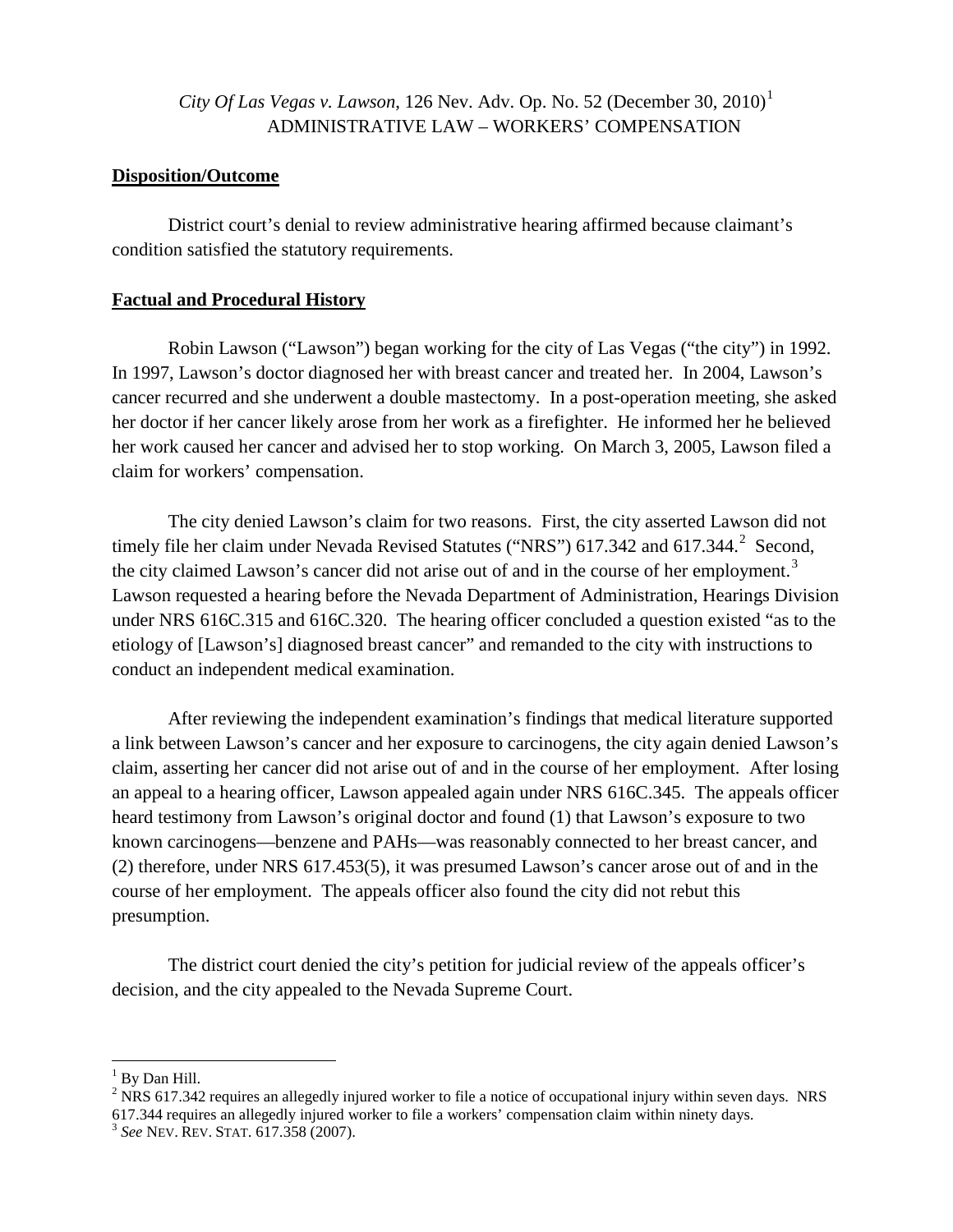### **Discussion**

#### *Lawson timely filed her claims*

Writing for a unanimous panel of three, Justice Hardesty emphasized that studies published after Lawson's initial 1997 diagnosis indicated a possible connection between carcinogens firefighters encounter and breast cancer. According to admitted evidence and Lawson's testimony before the appeals hearing, Lawson's doctor informed Lawson her cancer was work-related for the first time on January 24, 2005. Because Lawson notified the city of her disease the same day and filed her workers' compensation claim within ninety days from that date, the appeals officer concluded Lawson satisfied NRS 617.342 and 617.344. The Court found that the evidence supported the hearing officer's conclusion and she did not abuse her discretion because a reasonable person could have found the evidence adequate.

#### *Lawson was exposed to a known carcinogen*

Cancer is a compensable occupational disease if a firefighter can show "(1) [She] was exposed, while in the course of employment, to a known carcinogen as defined by the International Agency for Research on Cancer [IARC] or the National Toxicology Program [NTP]; and (2) The carcinogen is reasonably associated with the disabling cancer."<sup>[4](#page-2-0)</sup>

Although NRS 617.453(2) lists PAHs as a known carcinogen for certain types of cancers, neither the IARC nor the NTP label PAHs known carcinogens. The Court concluded the statutory requirement that either the IARC or NTP must label the allegedly injurious carcinogen as known was unambiguous, and therefore found that PAHs are not known carcinogens for the purposes of NRS 617.453(a). The city conceded that benzene is a known carcinogen to which Lawson was exposed.

#### *Lawson's breast cancer is reasonably related to benzene exposure*

The Court reasoned that just because the IARC and NRS 617.453(2) do not link benzene to breast cancer does not preclude Lawson from offering medical evidence to demonstrate independently a reasonable association between the two.<sup>[5](#page-2-1)</sup>

In this case, the appeals officer admitted expert testimony from an oncologist who cited a number of studies<sup>[6](#page-2-2)</sup> that concluded a firefighter's exposure to benzene increases her chance of developing breast cancer. After considering all of the evidence, the appeals officer found that PAHs and benzene are both reasonably associated with breast cancer. Accordingly, it was

 $4$  Nev. Rev. Stat. 617.453(1) (2007).

<span id="page-2-1"></span><span id="page-2-0"></span><sup>&</sup>lt;sup>5</sup> See NEV. REV. STAT. 617.453(3) (2007) (permitting claimants to demonstrate independently a substance is a known carcinogen reasonably related to their cancer).

<span id="page-2-2"></span><sup>6</sup> *See e.g.* Sandra A. Petralia, *Risk of Premenopausal Breast Cancer in Association with Occupational Exposure to PAHs and Benzene*, 25 SCANDINAVIAN J. OF WORK, ENV'T & HEALTH 215 (1999).